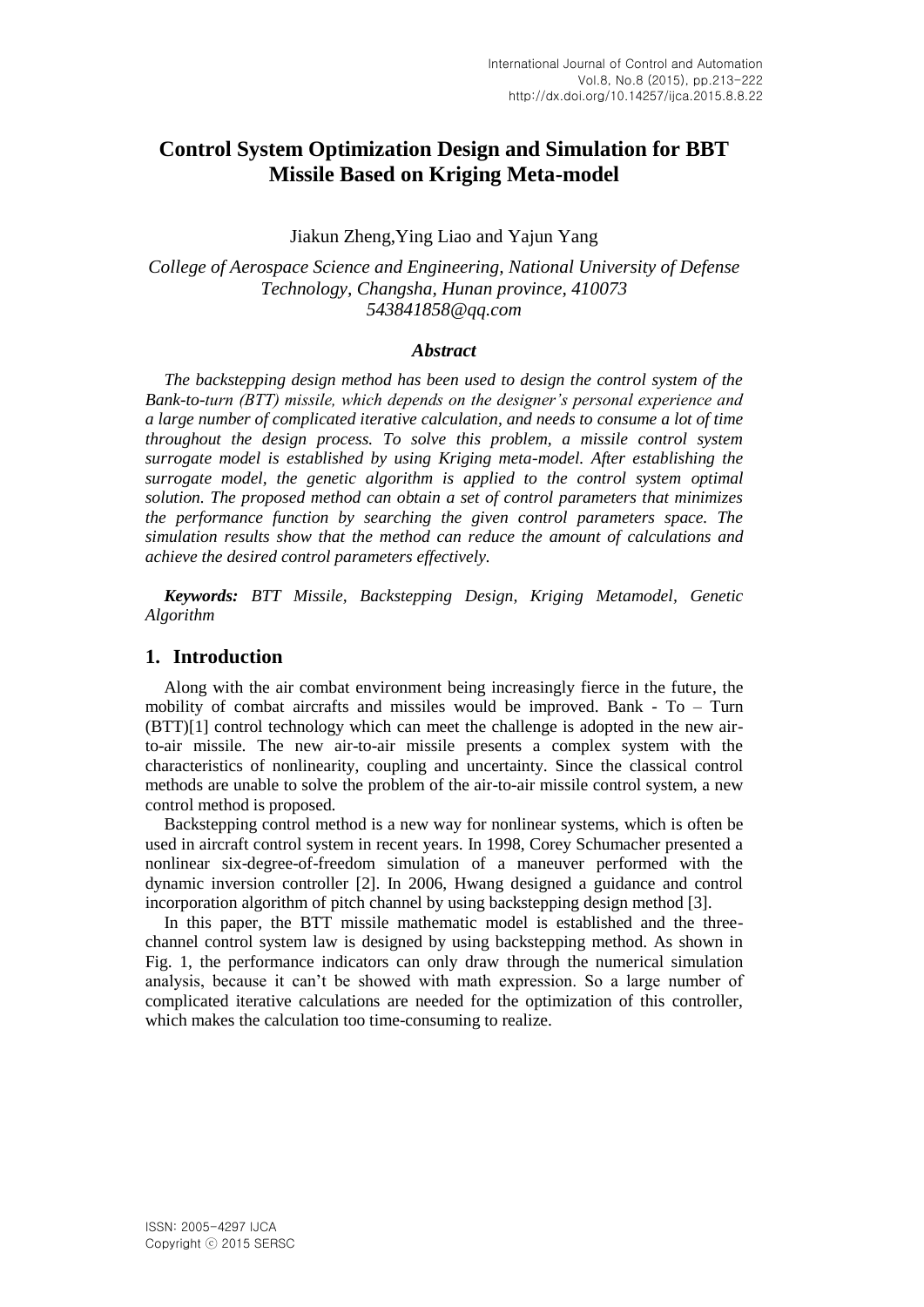

**Figure 1: The Procedure of Performance Evaluation**

In order to reduce the amount of calculation, and make the optimization results accurate, an optimization method based on surrogate model is proposed. Surrogate model is constructed by using the experimental design method, which is about how to arrange test mathematical methods. The Latin Hypercube design which is based on random numbers is adopted. Many different surrogate models, including polynomial response model [4-5], radial basis function [6,7], and Kriging model[8-10], have been widely used in engineering applications. In this paper, Kriging model is adopted, which is an unbiased estimation model based on least estimation of variance and fits with the original model better in the whole design space.

# **2. Missile Control System Design**

### **2.1. BTT Missile Modeling**

The principle of BTT missile flight control mode: The roll control loop transfers its max lifting surface to the ideal position according to the guidance law rapidly. At the same time, the pitch loop change the size of attack angle according to the acceleration command in order to provide the required overload to realize the aircraft large angle turning. The yaw loop has stability function to the aircraft, and the sideslip angle is small and neglected generally.

System assumption:

- 1) The sideslip angle  $\beta$  is close to zero.
- 2) Ignore the gravity, and the thrust is zero.
- 3) Missile velocity V is along the longitudinal axis of the missile body.
- 4) For axisymmetric missiles.

Thus  $\sin \alpha \approx \alpha$ ,  $\sin \beta \approx \beta$ ,  $\cos \beta \approx 1$ . The BTT missile system model is established in the missile body coordinate, as follows:

$$
\begin{cases}\n\dot{\omega}_x = a_{11}\omega_x + a_{12}\delta_x \\
\dot{\omega}_y = a_{21}\omega_x\omega_z + a_{22}\beta + a_{23}\omega_y + a_{24}\delta_y \\
\dot{\omega}_z = a_{31}\omega_x\omega_y + a_{32}\alpha + a_{33}\omega_z + a_{34}\delta_z \\
\dot{\gamma} = \omega_x \\
\dot{\alpha} = -\omega_x\beta + \omega_z - a\alpha \\
\dot{\beta} = \omega_x\alpha + \omega_y + b\beta\n\end{cases} (1)
$$

where

 $a_{11}, a_{12}, a_{21}$ , etc.: missile coefficients determined by aerodynamic parameters and state of the missile,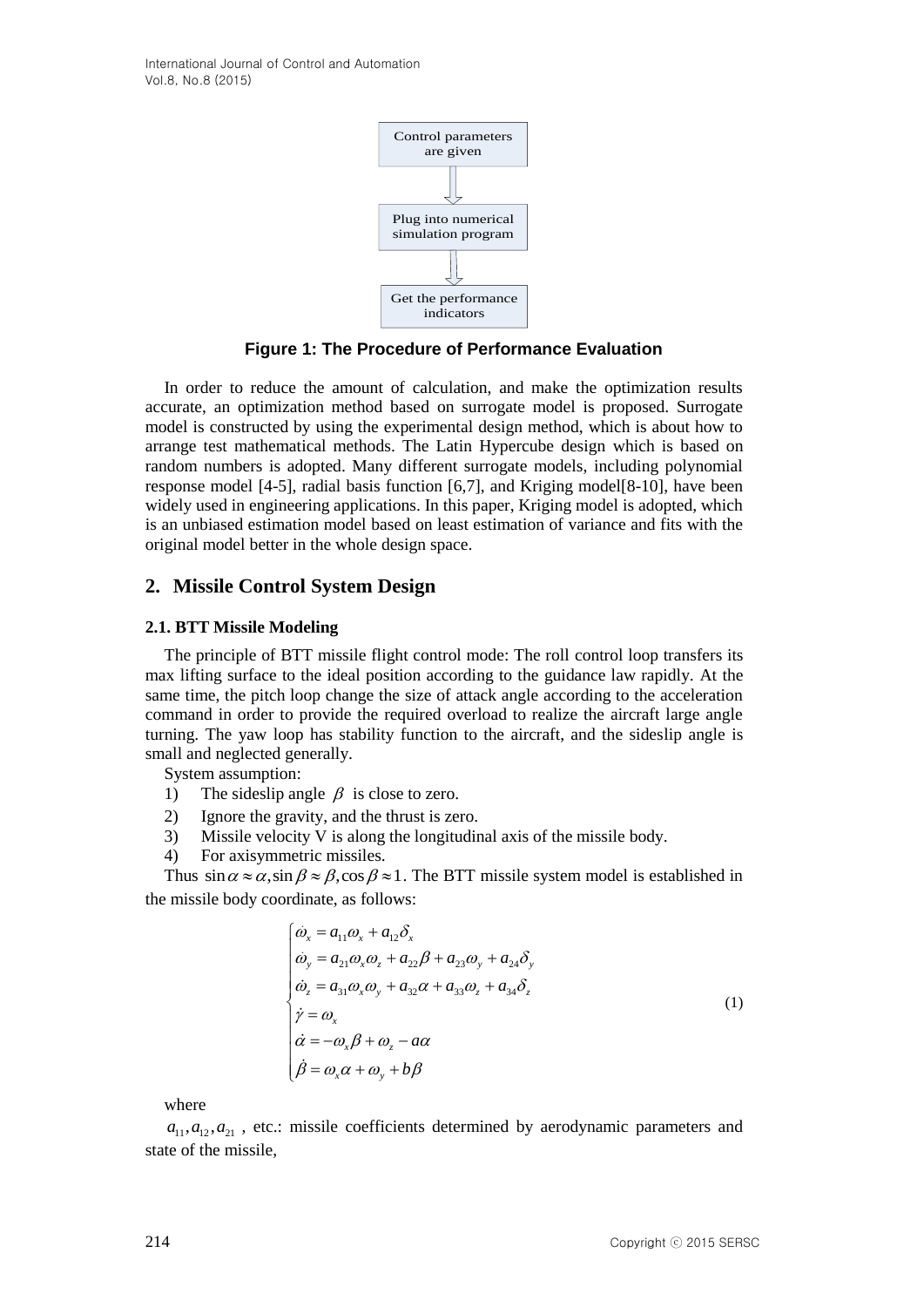$\omega_x, \omega_y, \omega_z$ : the rotating angular velocity for x,y,z direction respectively.

 $\gamma$ : missile roll angle.

#### **2.2. Structure of Missile Control System**

The BTT missile adopting proportional guidance law and the guidance instructions include longitudinal acceleration  $a_{yc}$ , lateral acceleration  $a_{zc}$ , and roll angle  $\gamma_c$ .

In order to facilitate the design of controller, we convert  $a_{yc}$  and  $a_{zc}$  to instruction of attack angle  $\alpha^r$  and sideslip angle  $\beta^r$ . As follows:

$$
\begin{cases}\n\alpha^r = \frac{ma_{yc}}{(c_y^{\alpha} - c_y^{\delta_z} \frac{m_z^{\alpha}}{m_z^{\delta_z}})qS} \\
\beta^r = \frac{ma_{zc}}{(c_z^{\beta} - c_z^{\delta_y} \frac{m_y^{\beta}}{m_y^{\delta_y}})qS}\n\end{cases}
$$
\n(2)

here  $c_{y}^{\alpha}, c_{y}^{\delta_{z}}, m_{z}^{\alpha}$ , etc. are coefficients of missile. The structure of the missile control system is shown in Fig. 2.



#### **Figure 2: Control System Structure**

### **2.3. The Backstepping Controller Design**

1) Controller design in roll channel

First of all, we introduce new variables  $z_1, z_2$  according to the formula 1st and 4th in missile model(1).

$$
\begin{cases} z_1 = \gamma - \gamma_c \\ z_2 = \omega_x - \omega_{xc} \end{cases}
$$
 (3)

Then

$$
\dot{z}_1 = \dot{\gamma} - \dot{\gamma}_c = \omega_x - \dot{\gamma}_c \tag{4}
$$

Constructing Lyapunov equation:  $V_1(\gamma) = \frac{1}{2}z_1^2$  $V_1(\gamma) = \frac{1}{2}z$ 

Derivative of the last equation:

$$
\dot{V}_1(\gamma) = z_1 \dot{z}_1 = z_1 (\omega_x - \dot{\gamma}_c) = z_1 (z_2 + \omega_{xc} - \dot{\gamma}_c)
$$
\n(5)

In order to ensure  $V_1(\gamma) < 0$ , make  $\omega_{\alpha} = -k_1 z_1 + \dot{\gamma}_c$ . As a result:

$$
\dot{V}_2(\gamma) = -k_1 z_1^2 + z_1 z_2 + z_2 (a_{11} \omega_x + a_{12} \delta_x + k_1 \dot{z}_1 - \ddot{\gamma}_c)
$$
(6)

Further constructing Lyapunov function: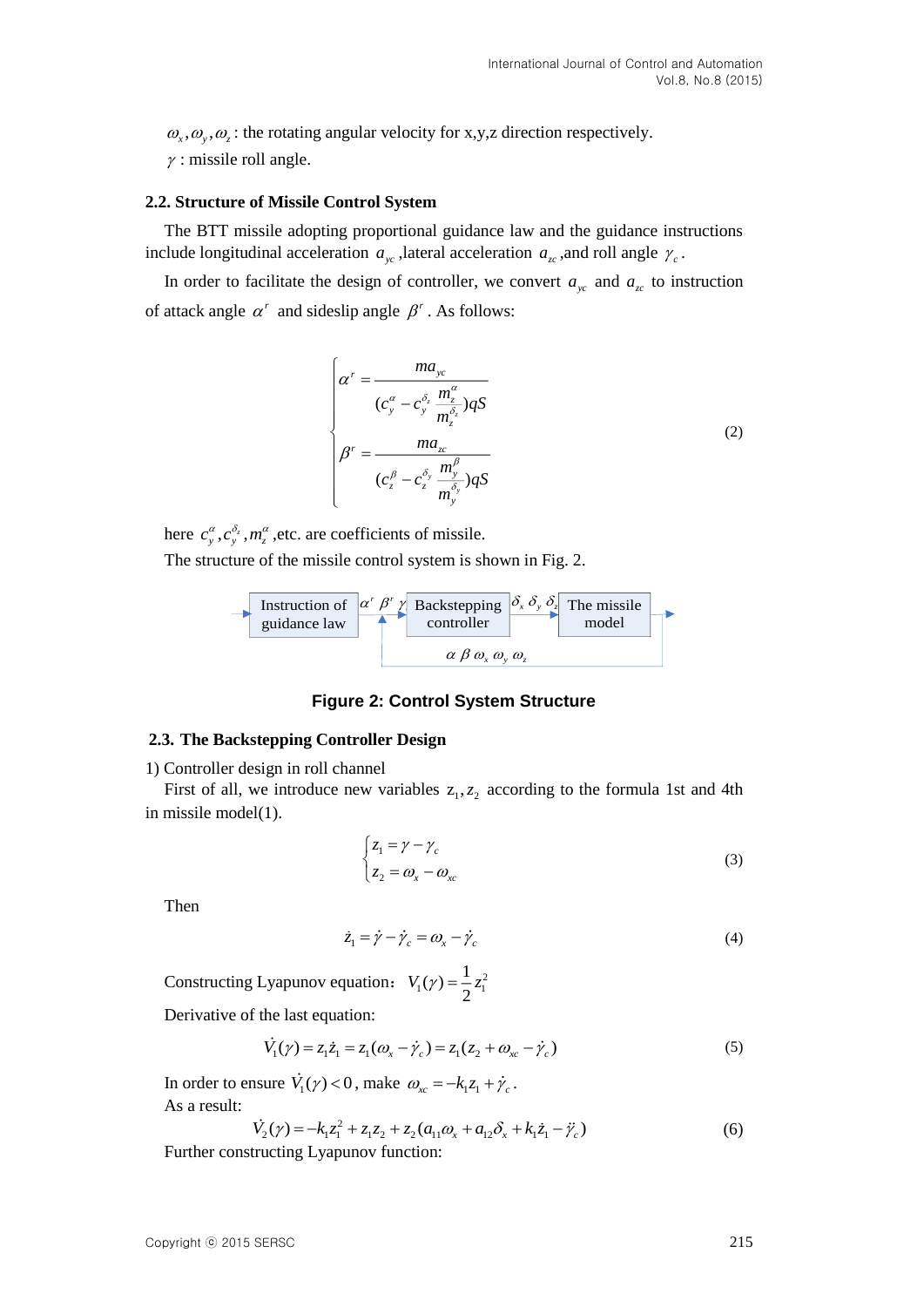International Journal of Control and Automation Vol.8, No.8 (2015)

$$
V_2(\gamma) = \frac{1}{2}z_1^2 + \frac{1}{2}z_2^2
$$
\n(7)

Then:

$$
\dot{V}_2(\gamma) = -k_1 z_1^2 + z_1 z_2 + z_2 (a_{11} \omega_x + a_{12} \delta_x + k_1 \dot{z}_1 - \ddot{\gamma}_c)
$$
\n(8)

According to  $V_2(\gamma) < 0$ :

$$
\delta_x = \frac{1}{a_{12}}(-a_{11}a_x - z_1 - k_2 z_2 - k_1 \dot{z}_1 + \ddot{y}_c)
$$
\n(9)

It also can be written as:

$$
\delta_x = \frac{1}{a_{12}} [(-k_1 - k_2 - a_{11}) \omega_x + (-k_1 k_2 - 1)(\gamma - \gamma_c) + (k_1 + k_2) \dot{\gamma}_c + \ddot{\gamma}_c] \tag{10}
$$

Then Eq. (9) is plugged into Eq. (8):

$$
\dot{V}_2(\gamma) = -k_1 z_1^2 - k_2 z_2^2 \tag{11}
$$

where  $k_1, k_2$  are tunable control parameters, and make  $k_1 > 0, k_2 > 0$ .

2) Controller design in pitch and yaw channel

Introduce new variables  $z_3$ ,  $z_4$  and  $z_5$ ,  $z_6$  to the pitch and yaw channels respectively, similar to the roll channel:

$$
V_2(y) = \frac{1}{2}z_1^2 + \frac{1}{2}z_2^2
$$
 (7)  
\nThen:  
\n $\hat{V}_2(y) = -k_1z_1^2 + z_1z_2 + z_2(a_1\omega_x + a_{12}\delta_x + k_1\dot{z}_1 - \dot{y}_e)$  (8)  
\nAccording to  $\vec{V}_2(y) < 0$ :  
\n $\delta_x = \frac{1}{a_{12}}(-a_{11}\omega_x - z_1 - k_2z_2 - k_1\dot{z}_1 + \ddot{y}_e)$  (9)  
\nIt also can be written as:  
\n $\delta_x = \frac{1}{a_{12}}[-(k_1 - k_2 - a_{11})\omega_x + (-k_1k_2 - 1)(y - \gamma_e) + (k_1 + k_2)\dot{y}_e + \ddot{y}_e]$  (10)  
\nThen Eq. (9) is plugged into Eq. (8):  
\n $\vec{V}_2(y) = -k_1z_1^2 - k_2z_2^2$  (11)  
\nwhere  $k_1, k_2$  are tunable control parameters, and make  $k_1 > 0, k_2 > 0$ .  
\nConstruct design in pitch and yaw channel  
\nIntroduce new variables  $z_3, z_4$  and  $z_5, z_6$  to the pitch and yaw channels respectively,  
\nsimilar to the roll channel:  
\n
$$
\begin{cases}\nz_3 = \beta - \beta'\\z_4 = \omega_z - \omega_x = \omega_z - (\omega_x\beta + a\alpha' + \dot{\alpha}' - k_3z_3)\\z_5 = \beta - \beta'\\z_6 = \omega_y - \omega_{yx} = \omega_y - (\omega_x\alpha - k_3z_5 - b\beta' - \dot{\beta}')\end{cases}
$$
 (12)  
\nConstruct the Lyapunov function and derivative, respectively:  
\n $\vec{V}(z_3, z_4) = (a_{22} - \omega_3^2 - k_3a - k_3^2 - k_4a_{23})(a_k + k_3)z_3^2$   
\n+ $z_4[(a_{33} + k_3)z_4 + g_1(x) + A + a_{34}\delta_z - a_{12}\beta\delta_z]$  (14)  
\n $\vec{V}(z_3, z_6) = (a_{22} + \omega_x^2 - k_5a_{$ 

$$
\begin{cases} z_5 = \beta - \beta^r \\ z_6 = \omega_y - \omega_{yc} = \omega_y - (\omega_x \alpha - k_5 z_5 - b \beta^r - \dot{\beta}^r) \end{cases}
$$
 (13)

Construct the Lyapunov function and derivative, respectively:

$$
\dot{V}(z_3, z_4) = (a_{32} - \omega_x^2 - k_3 a - k_3^2 - k_3 a_{33})(a + k_3)z_3^2
$$
  
+
$$
z_4[(a_{33} + k_3)z_4 + \varphi_1(x) + A + a_{34}\delta_z - a_{12}\beta\delta_x]
$$
 (14)

$$
\dot{V}(z_5, z_6) = (a_{22} + \omega_x^2 - k_5 b + k_5^2 - k_5 a_{23})(k_5 - b)z_5^2
$$
  
+
$$
z_6 [(a_{23} + k_5)z_6 + \varphi_2(x) + B + a_{24}\delta_y - a_{12}\alpha \delta_x]
$$
\n(15)

Design the controller, respectively:

$$
\delta_z = \frac{1}{a_{34}} [a_{12} \beta \delta_x - k_4 z_4 - \varphi_1(x) - A]
$$
\n(16)

$$
\delta_y = \frac{1}{a_{24}} [a_{12} \alpha \delta_x - k_6 z_6 - \varphi_2(x) - B]
$$
\n(17)

where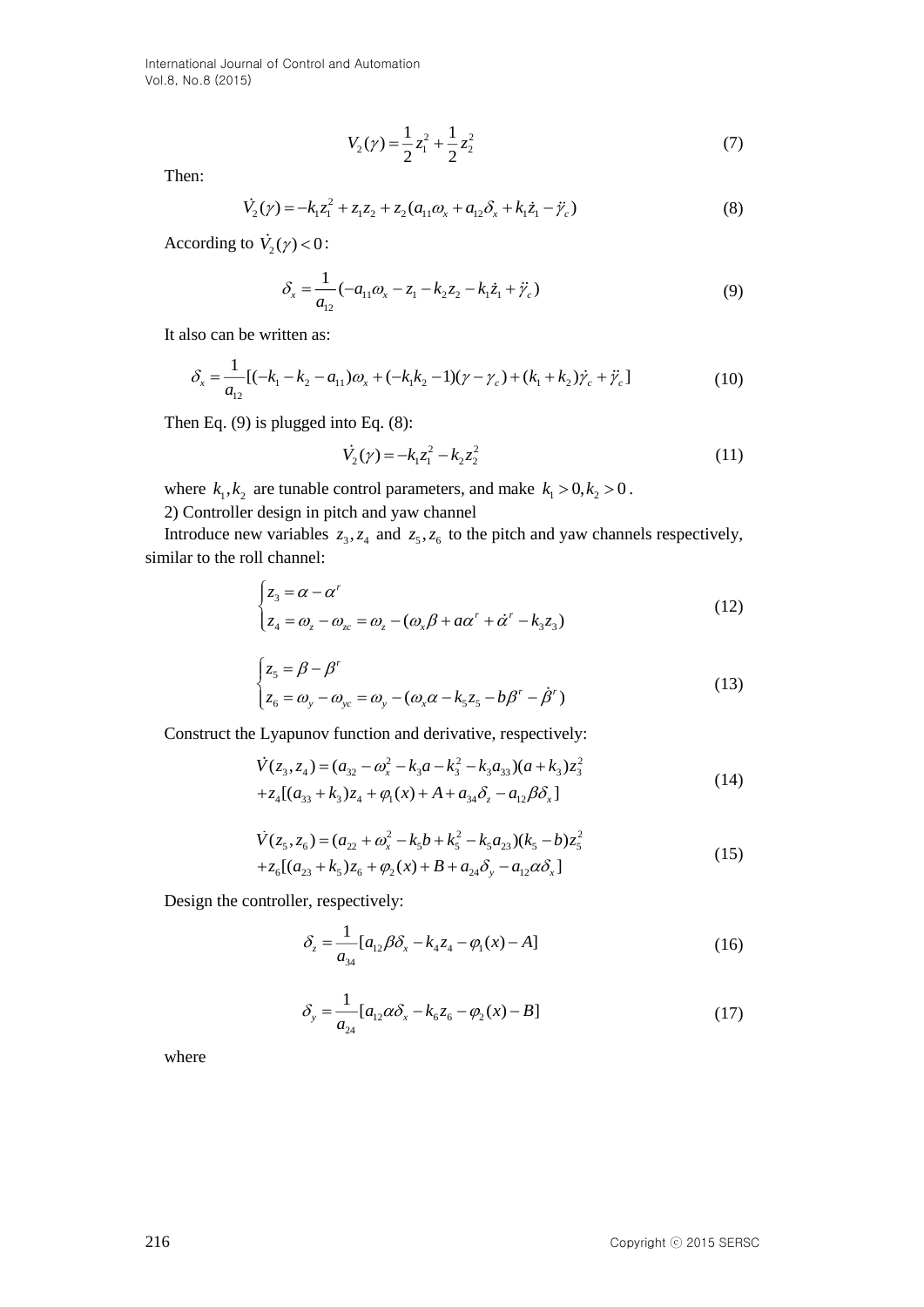$$
\begin{cases}\n\varphi_1(x) = (a_{31} + 1)\omega_x \omega_y + (a_{33} + b - a_{11})\omega_x \beta - \omega_x^2 \alpha' \\
A = (a_{33}a + a_{32})\alpha' + (a_{33} - a)\alpha' - \alpha' \\
\varphi_2(x) = (a_{21} - 1)\omega_x \omega_z - (a_{11} - a - a_{23})\omega_x \alpha + \omega_x^2 \beta' \\
B = (b - a_{23})\beta' + \beta' + (a_{22} - a_{23}b)\beta'\n\end{cases}
$$
\n(18)

 $k_3, k_4, k_5, k_6$  are tunable control parameters, and meet the following requirements:

$$
\begin{cases}\n(a_{32} - \omega_x^2 - k_3^2 - k_3 a - k_3 a_{33})(k_3 + a) < 0 \\
k_4 > a_{33} + k_3 \\
(a_{22} - \omega_x^2 - k_5^2 + k_5 b - k_5 a_{23})(k_5 - b) < 0 \\
k_6 > a_{23} + k_5\n\end{cases} \tag{19}
$$

### **3. The Missile Control System Optimization**

According to the design of control system, there are unknown control parameters, which need to consume a lot of time to determine. This paper introduces the experimental design method (DOE) and approximate surrogate model to establish the prediction model of performance indexes in order to reduce the amount of computation and shorten the design time. After establishing the surrogate model, the genetic algorithm is applied to the control system optimal solution.

#### **3.1. Construct the Kriging Approximation Model**

A given set of control parameters can get a corresponding output response according to the original model of control system. The form of the output response is

$$
F = w_1 \frac{|M - M^*|}{s_1} + w_2 \frac{|t_s - t^*|}{s_2}
$$
 (20)

where  $M, t_s$  denote the overshoot and settling time of the original model;  $M^*, t_s^*$ denote the required overshoot and settling time;  $w_1, w_2$  are the weighting coefficients;  $s_1, s_2$  indicate the scaling factors.

Given a set of *n* design sites  $S|_{n \times m} = [s_1, s_2, \dots, s_n]^T$  with  $s_i \in R^m$  by using latin hypercube sampling, and the responses value of the sampling points indicated by  $\mathbf{Y}\big|_{n \times 1} = [y_1, y_2, \dots, y_n]^T$ . The form is

$$
Y = g(S) \tag{21}
$$

The responses of the Kriging meta-model is

$$
\hat{\mathbf{y}}(\mathbf{x}) = \mathbf{F}(\beta, \mathbf{x}) + \mathbf{z}(\mathbf{x})
$$
\n(22)

where  $\mathbf{F}(\beta, \mathbf{x}) = \mathbf{f}(\mathbf{x})^T \beta$  is a regression model which is a linear combination of p chosen functions  $f_i$  :  $\mathbf{f}(\mathbf{x}) = [f_1(\mathbf{x}), f_2(\mathbf{x}), \cdots, f_p(\mathbf{x})]^T$ The coefficients  $\beta = [\beta_1, \beta_2, \cdots, \beta_p]^T$  are regression parameters

$$
cov[\mathbf{z}(\mathbf{x}_i)\mathbf{z}(\mathbf{x}_j)^T] = \sigma^2 \mathbf{R}[R(\theta, \mathbf{x}_i, \mathbf{x}_j)]
$$
\n(23)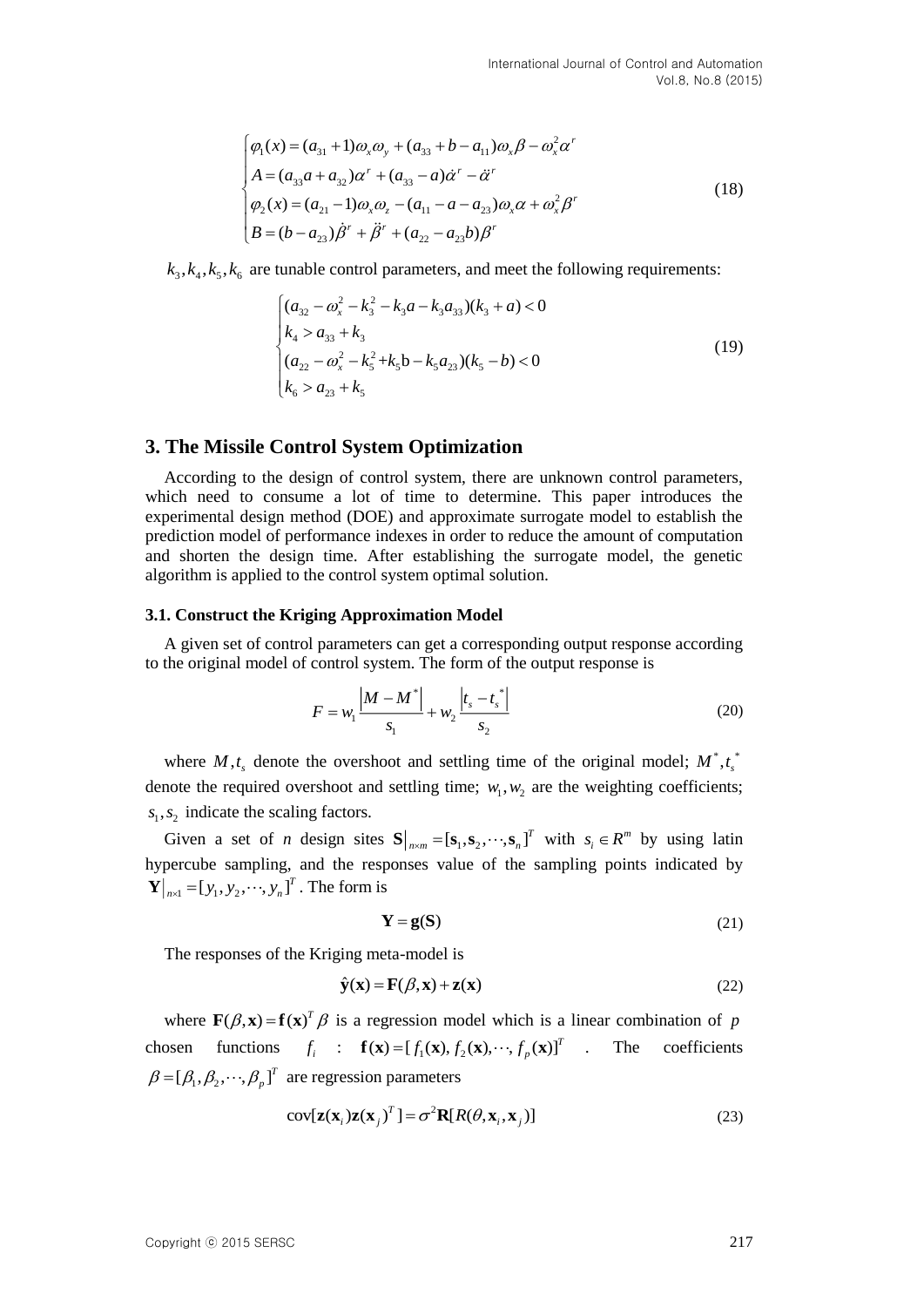where **R** denotes correlation matrix of  $n_s \times n_s$  order positive definite diagonal,  $n_s$ indicates the number of sampling points;  $R$  is the correlation function about  $\theta$ . The correlation function has different types such as Exponential, Generalized exponential, Gaussian, Linear, Spherical, Cubic Spline, etc. The form of the Gaussian correlation function[11] is

$$
R(\theta, x_i, x_j) = \prod_{k=1}^{n} \exp(-\theta |x_k^i - x_k^j|^2)
$$
 (24)

where *n* denotes the number of design variables,  $\theta$  is the unknown parameter. Any  $\theta$  can generate a Kriging meta-model.

Introduce a defined function:

$$
\phi = -\frac{n \ln(\hat{\sigma}^2) + \ln|R|}{2} \tag{25}
$$

where  $\hat{\sigma}^2$  and |R| are functions about  $\theta$  and  $\theta > 0$ . We can establish an optimal Kriging meta-model by solving the maximum of Eq.(25).

After the surrogate model is established, the model's performance is evaluated by using Error of mean square root. The expression is:

$$
RMS = \sqrt{\frac{1}{n} \sum_{i=1}^{n} (y_i - \hat{y}_i)^2}
$$
 (26)

where  $y_i$  is value of the original calculation model,  $\hat{y}_i$  is estimate of the surrogate model.

The smaller *RMS* is, the higher accuracy surrogate model can be obtained.

#### **3.2. Optimal Algorithm**

Genetic optimization algorithm is adopted in this paper based on the established surrogate model.

The genetic algorithm (GA) is a kind of probability searching and optimization method which simulates the natural evolution, drawing on Darwin's theory of evolution and Mendelism. Since biological evolution is mainly done through crossover and mutation between chromosomes, the genetic algorithm is based on the principle of survival of the fittest. Each run of genetic algorithm will create a new approximate optimal solution and this process leads to the evolution of the individuals in the population just as the reconstruction of nature. Individuals coded as strings according to a certain program. Binary string is the most commonly used in genetic algorithm. Many scholars have designed many different coding methods to imitating biological genetic characteristics under different environment for different problems. The different kinds of genetic algorithm are formed by different coding methods and genetic operators.

Assuming the control parameters  $k_3, k_5$  are fixed value.

Optimization problem can be expressed as follows:

Given parameter: **P**

Solution:  $\mathbf{k}_p = [k_1, k_2, k_4, k_6]$ 

To minimize: *F*

Constraint condition:  $\mathbf{k}_{\text{pl}} < \mathbf{k}_{\text{p}} < \mathbf{k}_{\text{pu}}$ 

where **P** are the given design parameters,  $\bf{k}_p$  are control variables and  $\bf{k}_{pl}$ ,  $\bf{k}_{pu}$  are their up and down limit,  $F$  is the performance function that determined by Eq.(20).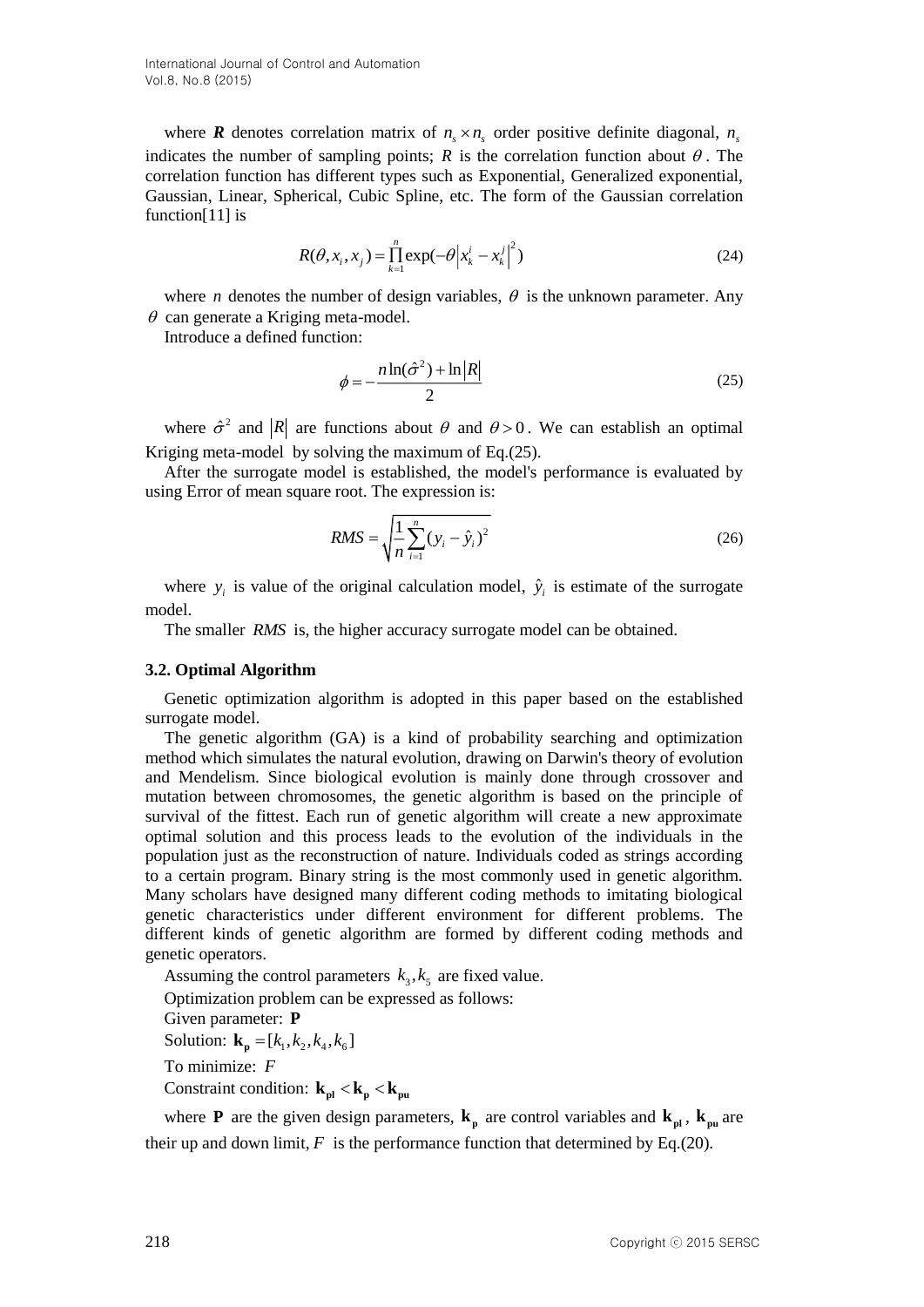# **4. The Results of Simulation and Analysis**

The given parameters [12] are listed in Table 1.

| $a_{11}$ | 10.8994    | $a_{12}$ | 459.6575  |
|----------|------------|----------|-----------|
| $a_{21}$ | 0.95789    | $a_{32}$ | $-470.75$ |
| $a_{22}$ | $-200.32$  | $a_{33}$ | 7.4914    |
| $a_{23}$ | 1.8728     | $a_{34}$ | 0.65725   |
| $a_{24}$ | 0.57549    | a        | 1.8728    |
| $a_{31}$ | $-0.95789$ |          | 0.3861    |

**Table 1: Given Parameters**

Input instructions of the attack angle  $\alpha^r$  and sideslip angle  $\beta^r$  are 1° and 0° respectively. Input instruction of the roll angle  $\gamma_c$  is a sine wave whose amplitude is 1. The control parameters  $k_3$  and  $k_5$  are fixed at 20. The objective function is determined by the overshoot and settling time of the attack angle  $\alpha$ . The overshoot amount to 5% and the settling time set to 0.1 s.

The relationship between the control parameters  $k_4, k_6$  and the values of F is built according to the results of surrogate model, as shown in Fig 3.



Figure 3: The Relationship Between  $k_4, k_6$  And  $F$ 

The optimization results based on the surrogate model are shown in Table 2.

**Table 2: Optimization Results**

| $\mathbf{v}$ | $\sim$  | $\mathbf{v}_4$ |          |
|--------------|---------|----------------|----------|
| 32.4300      | 88.8543 | 65.8165        | 140.0143 |

The results of the original simulation model based on the optimization parameters are showed in Fig.4, Fig.5 and Fig.6.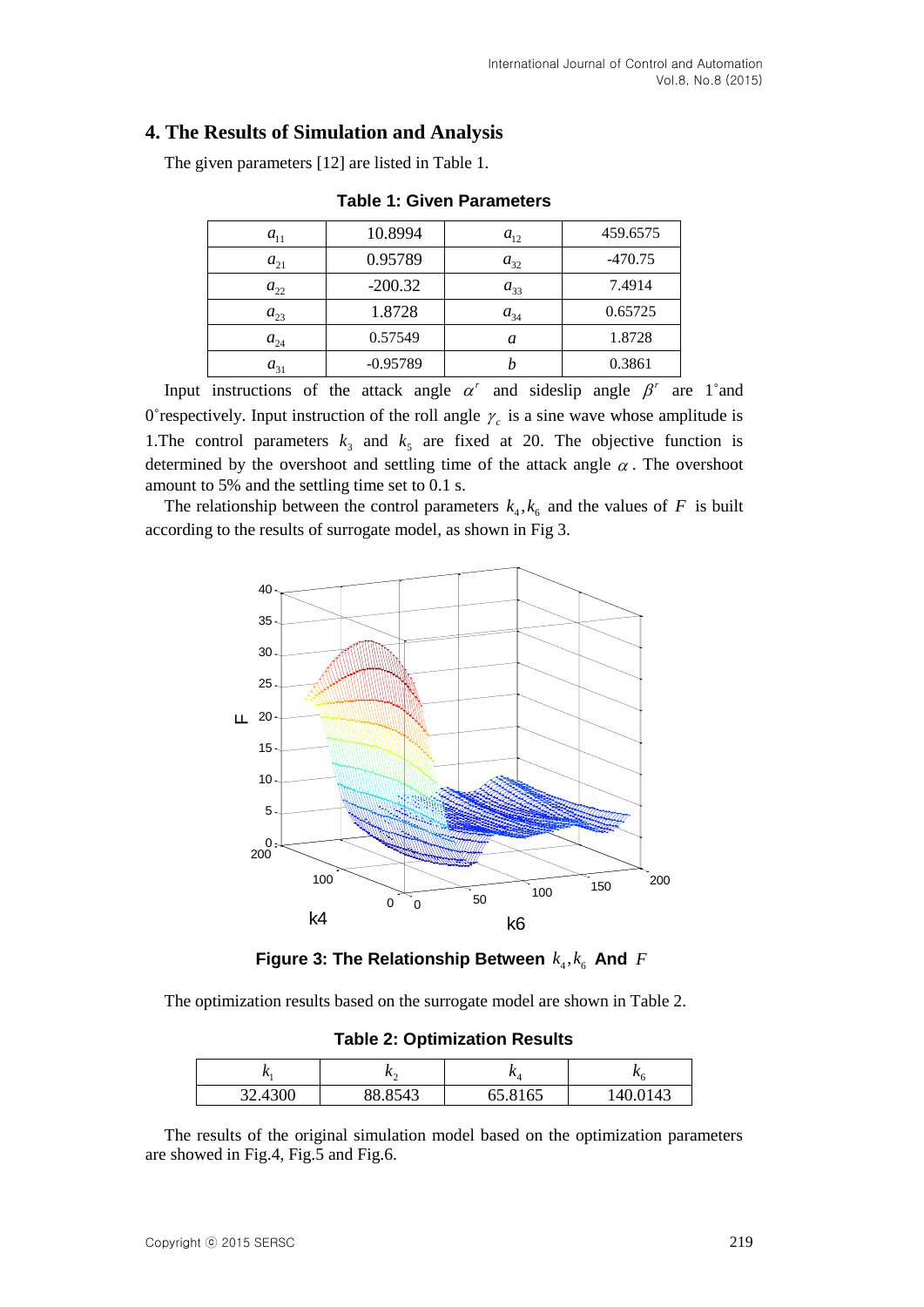International Journal of Control and Automation Vol.8, No.8 (2015)



**Figure 4: The Step Response Curve of Attack Angle** 

It can be seen from Fig. 4 that the response curve of attack angle  $\alpha$  is conform to the requirements. As shown in Fig. 5, the sideslip angle  $\beta$  is steady at near zero. In Fig. 6, the output of roll angle  $\gamma$  can track the changes of the input command rapidly and smoothly.

The results of simulation verify the efficiency of the method.



### **5. Conclusion**

Due to the experimental design method is adopted in the process of Kriging metamodeling, a high-precision predictive model as close as possible to the original model of control system can be constructed with fewer sample points. Then the optimization parameters based on the predictive model were used in the original numerical simulation model, and the results verified the efficiency of the method. The method can quickly provide the corresponding control parameters for different control requirements, and the simulation results are reliable. This research results can provide a reference for optimization of backstepping control method.

### **Acknowledgements**

This work is supported by the CALT under Grant #2012-HT-GFKD to Liao Ying.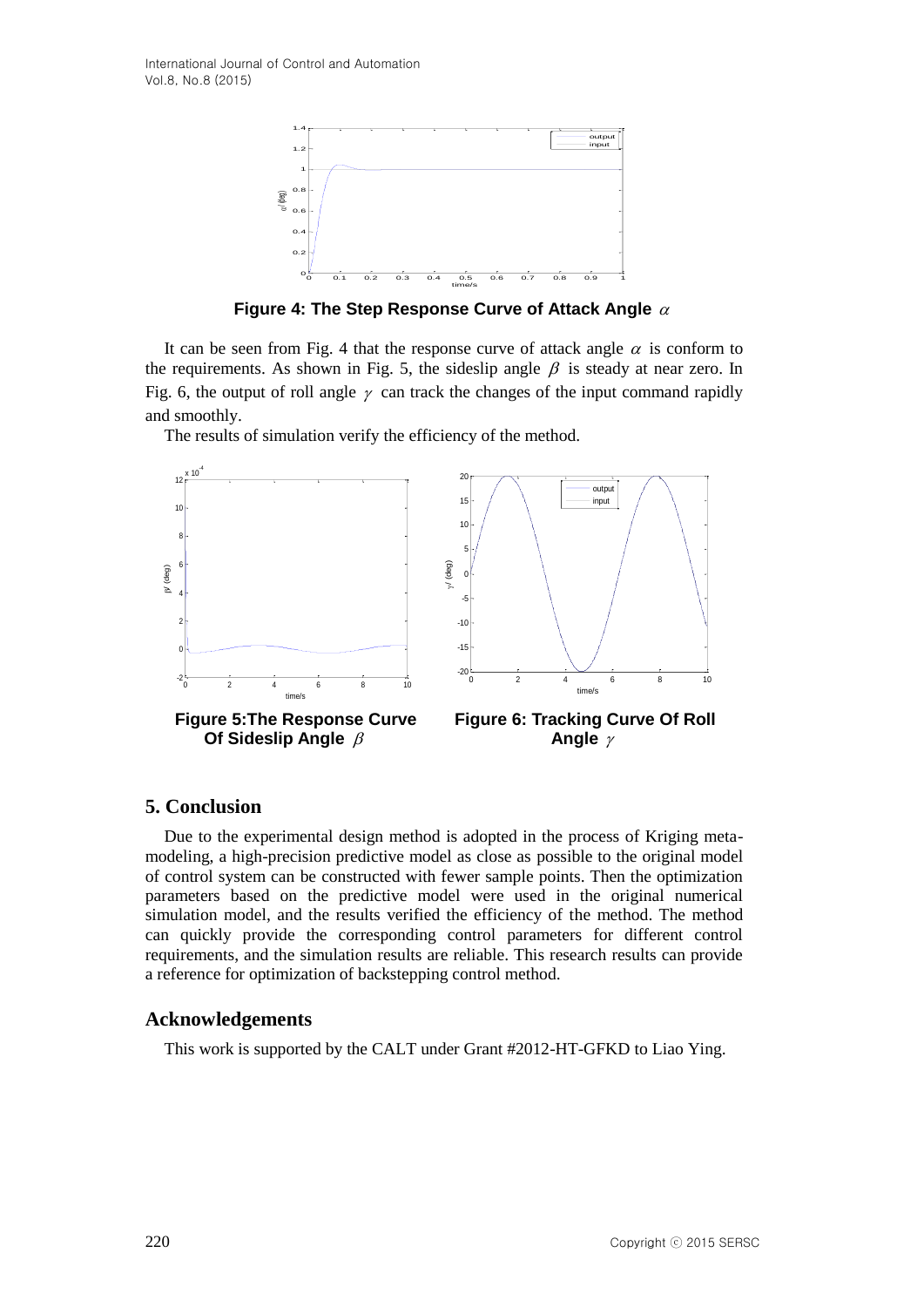### **References**

- [1] R. T. Reichert. Homing Performance Comparison of Selected Airframe Configurations Using Skid –to –Turn Steering Policies[R]. National Aeronautics and Space Administration. **(1981)**:723-725
- [2] Corey Schumacher, Pramod P. Khargonekar. Stability Analysis of a Missile Control System with a Dynamic Inversion Controller[J]. Journal of Guidance, Control, and Dynamics, **(1998)**,21(3):508-515
- [3] T. Hwang, M.Tahk.T. Integrated Backstepping Design of Missile Guidance and Control with Robust Disturbance Observer[C]. SICE-ICASE International Joint Conference. Busan, Korea, **(2006)**:4911-4915
- [4] Knill D L, Giunta A A, Baker C A. Response surface models combining linear and euler aerodynamics for supersonic transport design[J]. Journal of Aircraft. **(1999)** 36(1): 75-86
- [5] Vadde K. K., AI Et. Optimizing protocol interaction using response surface methodology[J]. IEEE Transactions on Mobile Computing **(2006)**,5:627-637
- [6] Jin R, Chen W, Simpson T W. Comparative studies of metamodeling techniques under multiple modeling criteria[J]. Journal of Structural and Multidisciplinary Optimization. **(2001)**, 23(1): 1-13
- [7] F Hussain M. , Rr Barton, Sb Joshi. Metamodeling: radial basis functions, versus polynomials [J]. European Journal of Operational Research. **(2006)**, 138(142-154)
- [8] Yajun Yang, Ying Liao, and Xingxing He. Phased Array Antenna Design Based on Kriging Meta-model[C]. Asia Simulation Conference 2012. Shanghai, China, October **(2012)**, Proceedings, Part 3:312-322
- [9] Wang G G, Shan S. Review of metamodeling techniques in support of engineering design optimization[J]. Transactions of the ASME. **(2007)**, 129: 370-380
- [10] Kleijnen Jack P C. Kriging metamodeling in simulation:A review[J]. European Journal of Operational Research. **(2009)**, 192(3): 707-716
- [11] J. Sacks, W.J. Welch, T.J. Mitchell, H.P. Wynn, Design and Analysis of Computer Experiments, Statistical Science, vol. 4, no. 4, pp. 409-435, **(1989)**
- [12] Shuqiang Zheng. Research on BTT Controller Design and Engineering Realization Based on Backstepping Method for Small Smart Bomb[D]. Nanjing University of Science and Technology. **(2013)**. (In China)